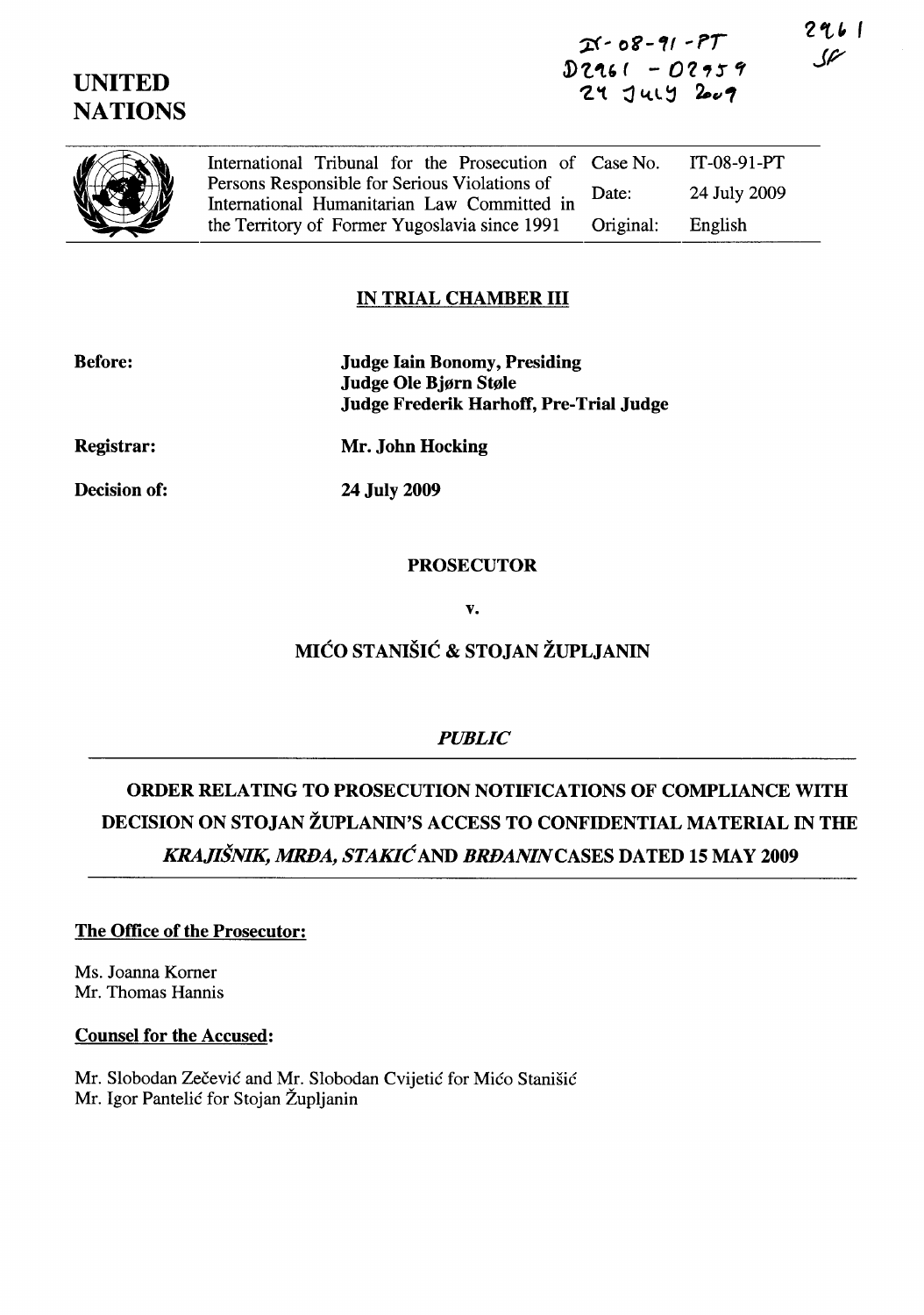**Trial Chamber III** of the International Tribunal for the Prosecution of Persons Responsible for Serious Violations of International Humanitarian Law Committed in the Territory of the former Yugoslavia since 1991 ("Tribunal");

**BEING SEISED** of the "Prosecution's Notification of Compliance with Decision RE Access by Župljanin to Krajišnik",<sup>1</sup> the "Prosecution's Notification of Compliance with Decision RE Access by Zupljanin to Mrda", the "Prosecution's Notification of Compliance with Decision RE Access by Župljanin to Stakić", and the "Prosecution's Notification of Compliance with Decision RE Access by Zupljanin to Brdanin" (jointly "Prosecution Notifications"), all filed publicly with confidential annexes on 15 May 2009;

**NOTING** that the Prosecution seeks thereby guidance as to the disclosure of "a substantial number relating to matters which are not of an evidential nature" which it submits has no relevance to the preparation of  $\text{Zupljanin's}$  defence;<sup>2</sup>

**RECALLING** the Trial Chamber's "Decision on Stojan Župljanin's Access to Confidential Material in the *Krajisnik, Mrda, Stakic* and *Brdanin* Cases" ("Decision") issued on 29 April 2009, which granted Zupljanin access to closed and private session transcripts, *inter partes* and under seal filings produced by the parties, and confidential and under seal exhibits in the aforementioned cases;<sup>3</sup>

**CONSIDERING** that the Appeals Chamber settled the question of access to an applicant to confidential material in other proceedings before the Tribunal that may be categorised as "not of an evidential nature" and found that an applicant "will be able to better understand and make use of confidential evidentiary material ... , such as exhibits and testimony transcripts, if he has access to the filings, submissions, decisions and hearing transcripts relating to that material," recalling that the applicable standard is only that there be a "good chance" that the confidential materials will materially assist the case of the party seeking access;<sup>4</sup>

<sup>&</sup>lt;sup>1</sup> Supplemented by the "Prosecution's Supplement to its Notifcation of Compliance with Decision RE Access by Zupljanin to Krajisnik," 25 May 2009.

<sup>&</sup>lt;sup>2</sup> Prosecution's Notification of Compliance with Decision RE Access by Župljanin to Krajišnik, para 2;Prosecution's Notification of Compliance with Decision RE Access by Zupljanin to Mrda, para 2; Prosecution's Notification of Compliance with Decision RE Access by Župljanin to Stakić, para 2; Prosecution's Notification of Compliance with Decision RE Access by Zupljanin to Brdanin, para 2.

 $3$  Decision, para 20.1.

<sup>&</sup>lt;sup>4</sup> Prosecutor v. *Dragomir Milošević*, Case No. IT-98-29/1-A, "Decision on Radovan Karadžić's Motion for Access to Confidential Material in the *Dragomir Milosevic* case", 19 May 2009, para 11.